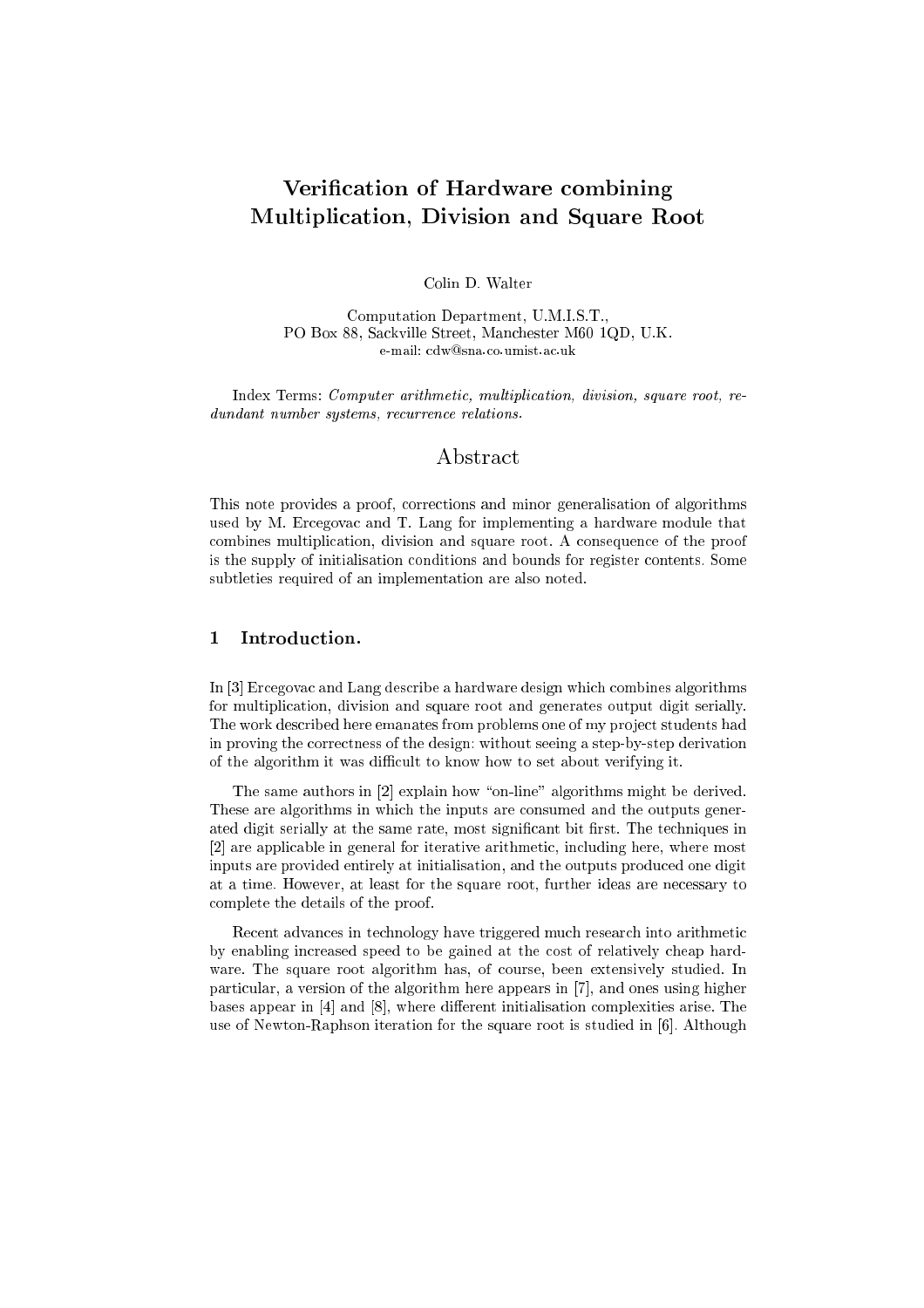it has quadrati rather than linear onvergen
e so that it is apparently faster, the method involves more arithmetic per iteration (a full length squaring) which destroys any advantage.

On the back of the square root case, at little further expense we have included proofs for the multiplication and division algorithms. This makes sense because some initialisation detail is missing in [3] and indeed the former produces an answer which is out by a factor of 2. Combined modules for multiplication, division and square root have also been studied in  $[10]$  where the radix is 4. The multipli
ation method used there produ
es output digit serially starting as usual with the least significant digit, but here it is in the opposite order, in order to mat
h the output of the other two algorithms. This type of multipli
ation has already been discussed in [5], whilst division follows the normal paper and pencil method.

We start with a derivation of some recurrence relations. This proves only the partial orre
tness of the algorithms. Total orre
tness requires also a demonstration of convergence; more specifically, that run-time errors are not caused by overflow. This second part of the proof reveals and exhibits some subtle detail of what is required from a hardware implementation, in
luding bounds on register ontents, and enables us to note some potential problems if the original des
ription is varied in any way.

#### <sup>2</sup> Notation.

Sin
e reals are generally expressed in sign/mantissa/exponent form, we will assume all mantissa representations are shifted to make the first non-zero digit correspond to a negative power of the radix 2, normally to 2  $\,$  . As calculations with the exponents and signs are relatively straight-forward here, only operations on the mantissas are onsidered further.

We adopt notation in which uppercase characters are used to denote real sentations  $M = \sum_{t=1}^{\infty} m_t 2^{-t}$ , and sequences such as  $M[j] = \sum_{t=1}^{j} m_t 2^{-t}$   $(j \ge 0)$ where  $m_t$  is a digit. The latter arise for inputs and outputs whose digits are supplied or generated serially.

The addition of two numbers an lead to arbitrarily long arry propagation if a standard non-redundant binary output is demanded. However, onsiderable speedup is derived by allowing a redundant representation for the output sin
e arry propagation an then be limited, thus enabling digit operations to be performed in parallel. The algorithms here use a representation for the outputs of an addition with digits in the range  $0.2$ .

Speed is also achieved by ignoring less significant digits. This leads to less pre
ision in the digits of the outputs of the algorithms. The inexa
titude is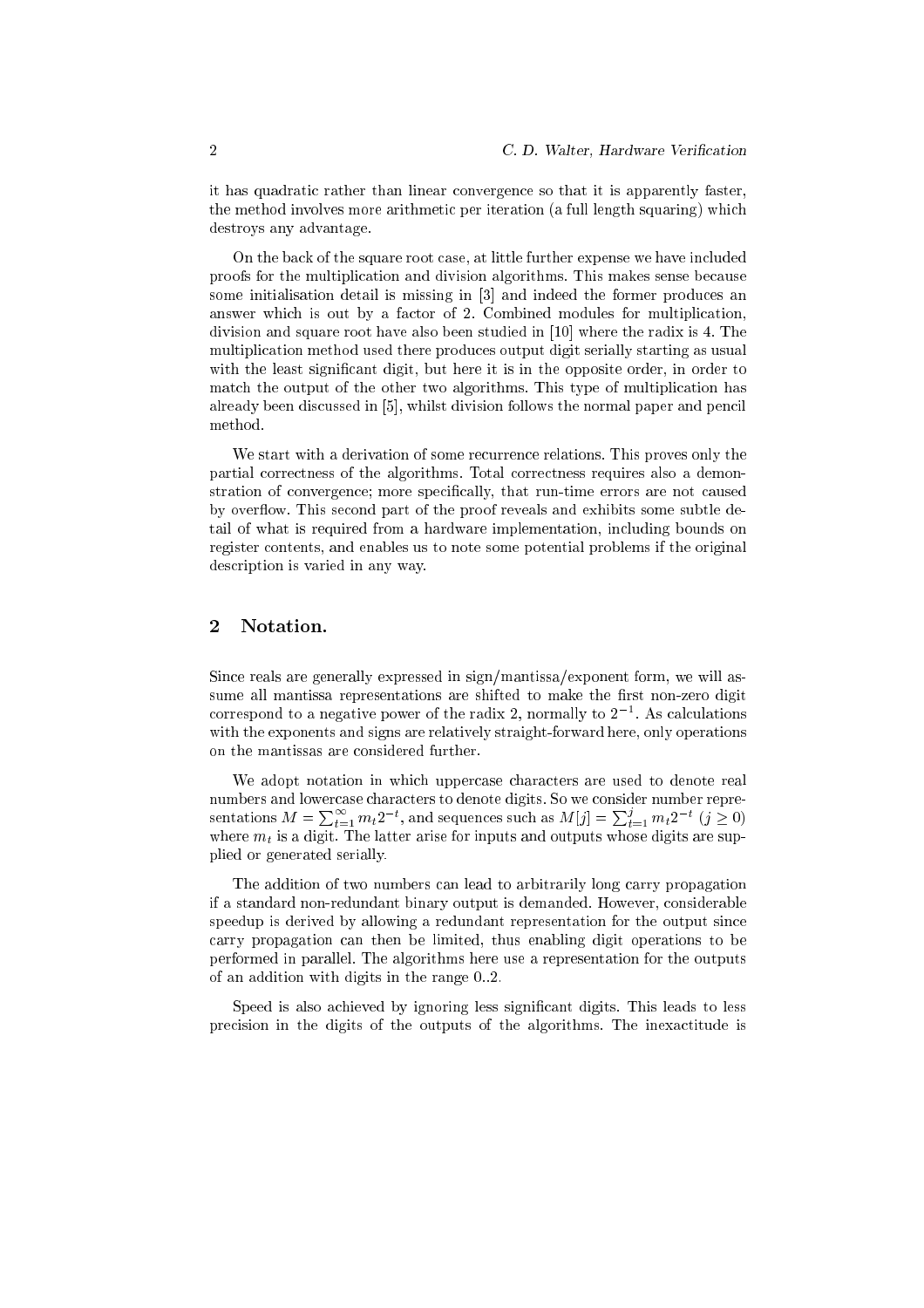re
overed in subsequent digits by allowing a wider range of digits for the outputs, namely  $-1...1$ . By incorporating an appropriate constant delay into such outputs, it is possible to convert to a different redundant representation, or generate two converging non-redundant representations which bracket the value (see [1]).

#### <sup>3</sup> The Re
urren
e Relations.

The derivation of the recurrence relations of Ercegovac and Lang [3] is straightforward. The key step is to define a residual error or partial remainder  $W[j]$  for the  $j^{\rm \scriptscriptstyle TT}$  iteration. This is a measure of the difference between the desired operation on the inputs so far and the output generated so far. It is defined iteratively, and at ea
h iteration another output digit is hosen to approximately minimise its next value. Convergen
e of the output to the right answer is guaranteed if this s
aled residual error is bounded, and this in turn relies on appropriate normalisation of the inputs and definition of the output digits.

Following the notation of  $[3]$  we denote inputs by X and Y and outputs by P (product), Q (quotient) and S (square root). The basic definitions are most onveniently written:

$$
0 = X \times Y - P \qquad 0 = X - Y \times Q \qquad 0 = X/2 - (S \times S)/2
$$

By taking approximations to about  $j$  places, they yield the expressions

$$
2^{-j}W[j] = X \times Y[j+1] - P[j]
$$
  
\n
$$
2^{-j}W[j] = X - Y \times Q[j]
$$
  
\n
$$
2^{-j}W[j] = X/2 - S[j] \times S[j]/2
$$

for  $\eta > 0$ , which define  $W(\eta)$  as the weighted *residual error* at the end of the  $\eta =$ iteration. Sin
e the output digits have only positive indi
es, the initial output values satisfy

$$
P[0] = Q[0] = S[0] = 0
$$

In  $[3]$  it is assumed the inputs are in normalised non-redundant form, so that  $Y[1] = y_1 2^{-1} = 1/2$  in the equation for multiplication. Hence the initial values of W are respe
tively:

$$
W[0] = X/2
$$
  
 
$$
W[0] = X
$$
  
 
$$
W[0] = X/2
$$

The recurrence relations are obtained by using the formula  $M[j] = M[j-1] + 2^{-j}m_j$ applied to Y, P, Q and S in the relations for  $W[j]$  and then subtracting the expressions for  $W[j-1]$ . Thus, for  $j \geq 1$ ,

$$
W[j] = 2W[j-1] + y_{j+1}X/2 - p_j
$$
  
\n
$$
W[j] = 2W[j-1] - q_jY
$$
  
\n
$$
W[j] = 2W[j-1] - s_jS[j-1] - 2^{-j-1}s_jY
$$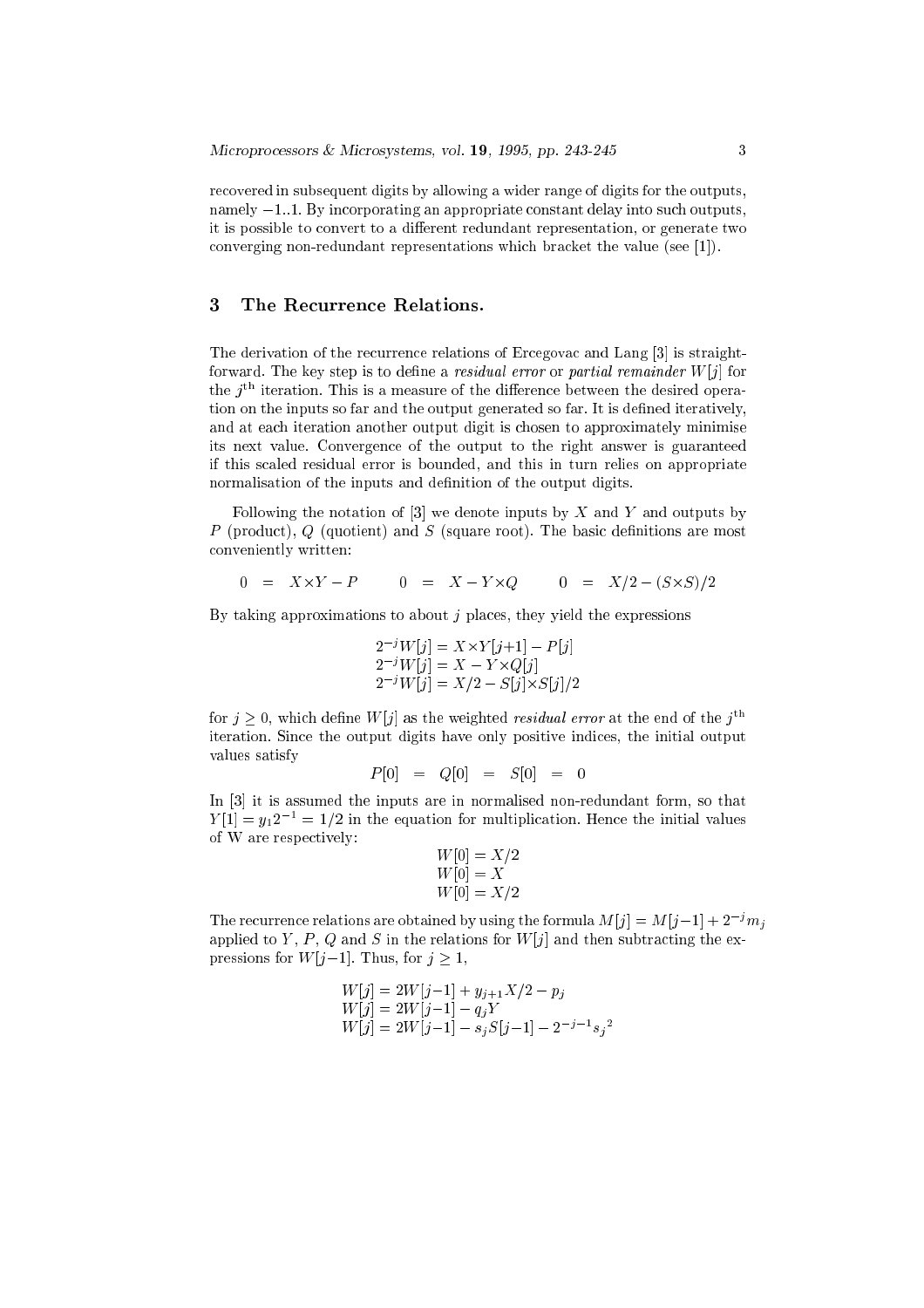The quantities on the right side of these relations show what data must be available as input to the iteration, and hen
e most memory requirements in an implementation. Hardware for implementing the algorithms needs two registers for redundant representations (W and one of  $X, Y$  or  $S$ ) plus a cyclically rotatable binary register in which to store  $2 \rightarrow$ .

Comparing these algorithms with those described in [3], the recurrence relations for division and square root agree, but not that for multipli
ation: every appearance of X in the multiplication algorithm here appears as  $X/2$  in [3], so that <sup>P</sup> = <sup>Y</sup> -X=2 is al
ulated there rather than the true produ
t { even the bound of  $X < 1/2$  here appears as the bound  $X < 1$  there. So we must record this as an error in  $[3]$ , although the normalisation of the output there should automatically correct the unwanted factor of 2. The initialisation for  $W[0]$ , which is omitted from  $[3]$ , is given above.

#### <sup>4</sup> Output Digits and Residual Error Bounds.

 $\overline{u}$ 

The output digits are hosen to minimise the next residual error as far as possible using a minimal amount of omputation. The redundant representation allows some nexibility in their choice so that an estimate  $W[j]$  or  $W[j]$  is only needed to two places after the point. As  $W$  is the output from a carry save adder it has digits in the range  $0.2$ . Consequently,

$$
W[j]' \quad \leq \quad W[j] \quad < \quad W[j]' + 1/2 \tag{1}
$$

I mus  $W[j]$  + 1/4 is, on average, the best approximation to W[j]. So Ercegovac and Lang define:

$$
p_j = \begin{cases} 1 \text{ if } W[j-1] \geq 0 \\ 0 \text{ if } W[j-1] \leq -1/4 \text{ or } -1/2 \\ -1 \text{ if } W[j-1] \leq -3/4 \\ q_j = sign(W[j-1] + 1/4) \\ s_j = sign(W[j-1] + 1/4) \end{cases}
$$

where sign maps onto the digit set  $\{-1, 0, +1\}$  in the obvious way. By choosing a more accurate approximation  $W$  it is possible to increase the number of zero  $\,$ output digits so that the iterative step redu
es from an addition to a simple left shift, and performance can then be improved (see  $[9]$ ).

Establishing the convergence of the algorithms requires choosing exactly the right bounds for the residual error. They are obtained by sele
ting expressions which will only just work in the proofs.

Theorem 1. If  $0 \le X < 1/2$ ,  $1/2 \le Y < 1$  and Y has the usual nonredundant binary representation then the residual error in the multipli
ation algorithm is bounded by

 $-1 \leq W[j] < 1 - X/2 \leq 1$  for all  $j \geq 0$ .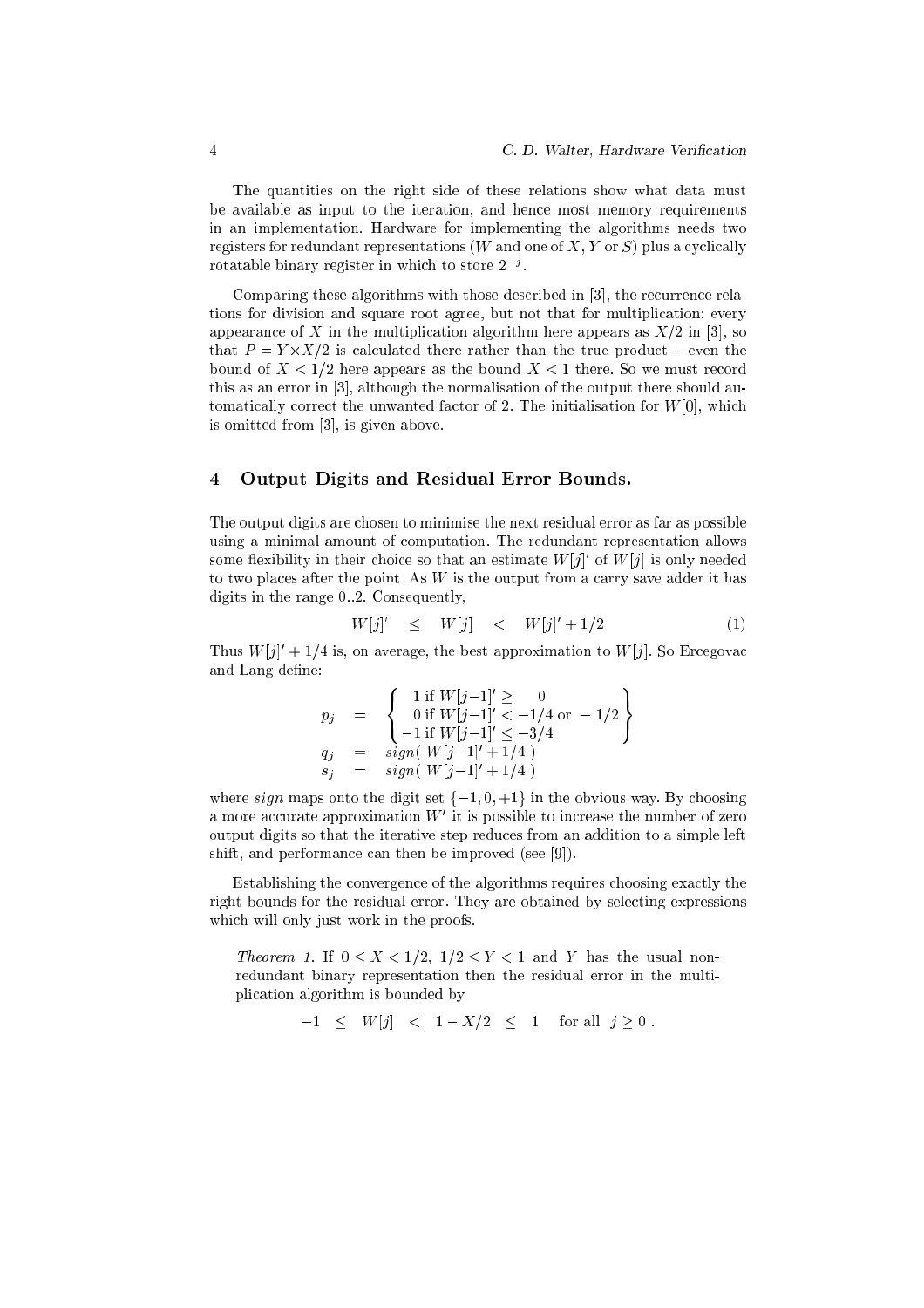*Theorem 2.* If  $0 \le X \le 1/2$  and  $1/2 \le Y \le 1$  then the absolute value of the residual error in the division algorithm is bounded by

$$
|W[j]| \leq Y < 1 \quad \text{for all} \quad j \geq 0
$$

*Theorem 3.* (cf (7) in [7].) If  $1/4 < X < 1$  and either  $W[0]$  is in nonredundant binary form when  $s_1$  is computed or  $s_1 = 1$  is forced, then<br>i)  $W[j] - 2^{-j-1} < S[j] < 1$  for all  $j \ge 0$ ;<br>ii)  $-1 < -S[j] \le W[j] - 2^{-j-1}$  for all  $j \ge 1$ .

For the first two theorems the case of  $j=0$  follows directly from the initial conditions. The rest follows easily by induction on  $j$  using (1) in a case by case analysis of output digit values. For the square root algorithm the same line of reasoning works providing that a sufficiently good lower bound on  $S[j]$  is known. This is given by the lemma below, but first note that the extra initialisation property is needed. Thus, if  $X = 0.01...$  produces the representation  $W[0] = \overline{1} \cdot 1122...$  $(= X/2)$  at the time  $s_1$  is calculated, then  $s_1 = 0$  would result. Since such X and S would then satisfy  $X \ge 1/4$  and  $S < 1/2$ , the relation  $X = S^2$  could not hold. However, if  $W[0]$  has standard binary form then  $s_1 = 1$  results. So for a correct algorithm  $s_1 = 1$  must always hold independently of the representation of  $W[0]$ and it may need to be forcefully initialised.

We need to distinguish two cases: we call  $s_j$  an *initial zero* of S if  $s_i = 0$ whenever *i* satisfies  $1 < i \leq j$  and a *non-initial zero* of S if  $s_i = 0$  but  $s_i \neq 0$  for some *i* satisfying  $1 < i < j$ .

Lemma. Given the initialisation of Theorem 3,

i) If  $s_j$  is an initial zero then  $S[j] = S[1] = 1/2$ ;

- ii) If  $s_j$  is the first non-zero digit with  $j > 1$  then  $s_j = 1$ ;
- iii) If  $s_j$  is a non-initial zero then  $S[j] > 1/2 + 2^{-j-1}$ .

*Proof.* Part (i) is immediate from  $s_1 = 1$ . Now suppose  $s_i = 0$  for  $1 < i < j$ . Then  $W[j-1] = 2^{j-2}(X-2^{-2}) \ge 0$ . Hence  $W[j-1] > W[j-1]-1/2 \ge -1/2$ . So  $s_j \neq -1$ , giving part (ii). However, if  $s_j$  is a non-initial zero and  $s_{i-1}$  is the last initial zero then

$$
S[j] \geq S[i-1] + 2^{-i} - (2^{-i-1} + ... + 2^{-j+1}) = 1/2 + 2^{-j+1} > 1/2 + 2^{-j-1}.
$$

Corollary. With the initialisation given in the theorems and earlier, all three algorithms converge to the correct answer, and  $|W[j]| < 1$  for all  $j\geq 0$ .

This is clear, given  $S[j] \leq 1 - 2^{-j}$ . It is worth remarking that  $|W[j]| = 1$ could actually arise, but only for multiplication (for example, take  $X = 1/4$  and  $Y = 1/2$  with  $j \ge 3$ ).